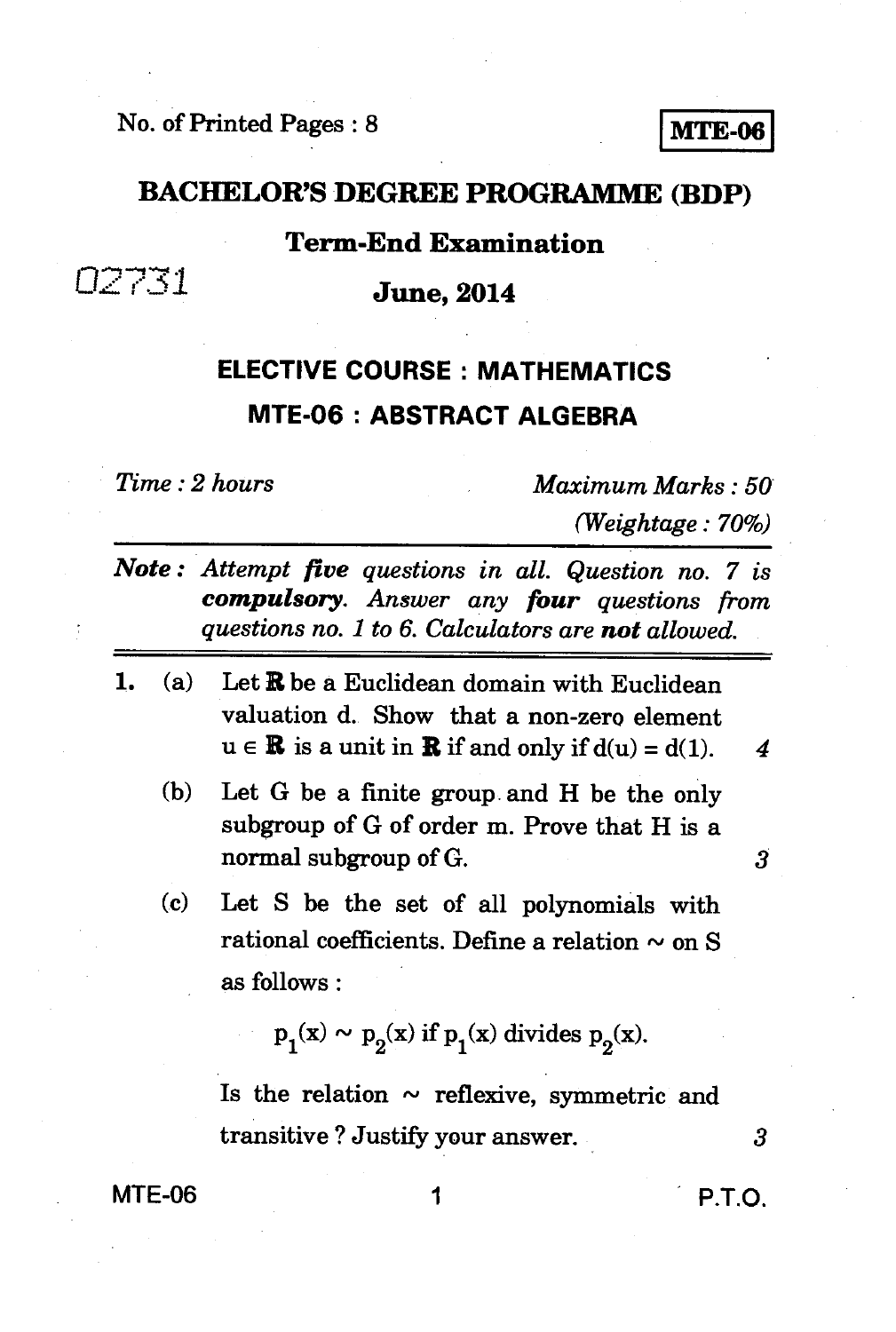**2.** (a) Let G be a group containing 56 elements. Show that G has a normal subgroup of order 7 or a normal subgroup of order 8.

(b) Let 
$$
\mathbf{R} = \begin{bmatrix} a & a \\ b & b \end{bmatrix} | a, b \in \mathbf{Z}
$$
. Check

whether **R** is a ring with identity with respect to matrix addition and matrix multiplication.

 $\overline{4}$ 

 $\boldsymbol{4}$ 

 $\overline{2}$ 

 $\boldsymbol{4}$ 

 $\overline{4}$ 

 $\overline{2}$ 

Ň

(c) If G is a group such that  $(xy)^2 = x^2y^2$  for all  $x, y \in G$ , show that G is abelian.

**3.** (a) Let 
$$
G = \begin{pmatrix} a & b \ b & a \end{pmatrix} | a, b \in \mathbb{R}, a^2 \neq b^2
$$
.

Check whether G is a group under multiplication. Is G abelian ? Justify your answer.

- (b) Show that  $f: \mathbf{Z} + \sqrt{3}\mathbf{Z} \rightarrow \mathbf{Z} + \sqrt{3}\mathbf{Z}$  defined by  $f(m + \sqrt{3} n) = m - \sqrt{3} n$ , is a homomorphism of rings. Is it bijective ? If yes, find  $f^{-1}$ .
- (c) Find signatures of the following

permutations :  
\n
$$
\begin{pmatrix}\n1 & 2 & 3 & 4 & 5 \\
4 & 5 & 2 & 1 & 3\n\end{pmatrix}.
$$

**Is** it an even permutation ? Justify your answer.

**MTE-06** 2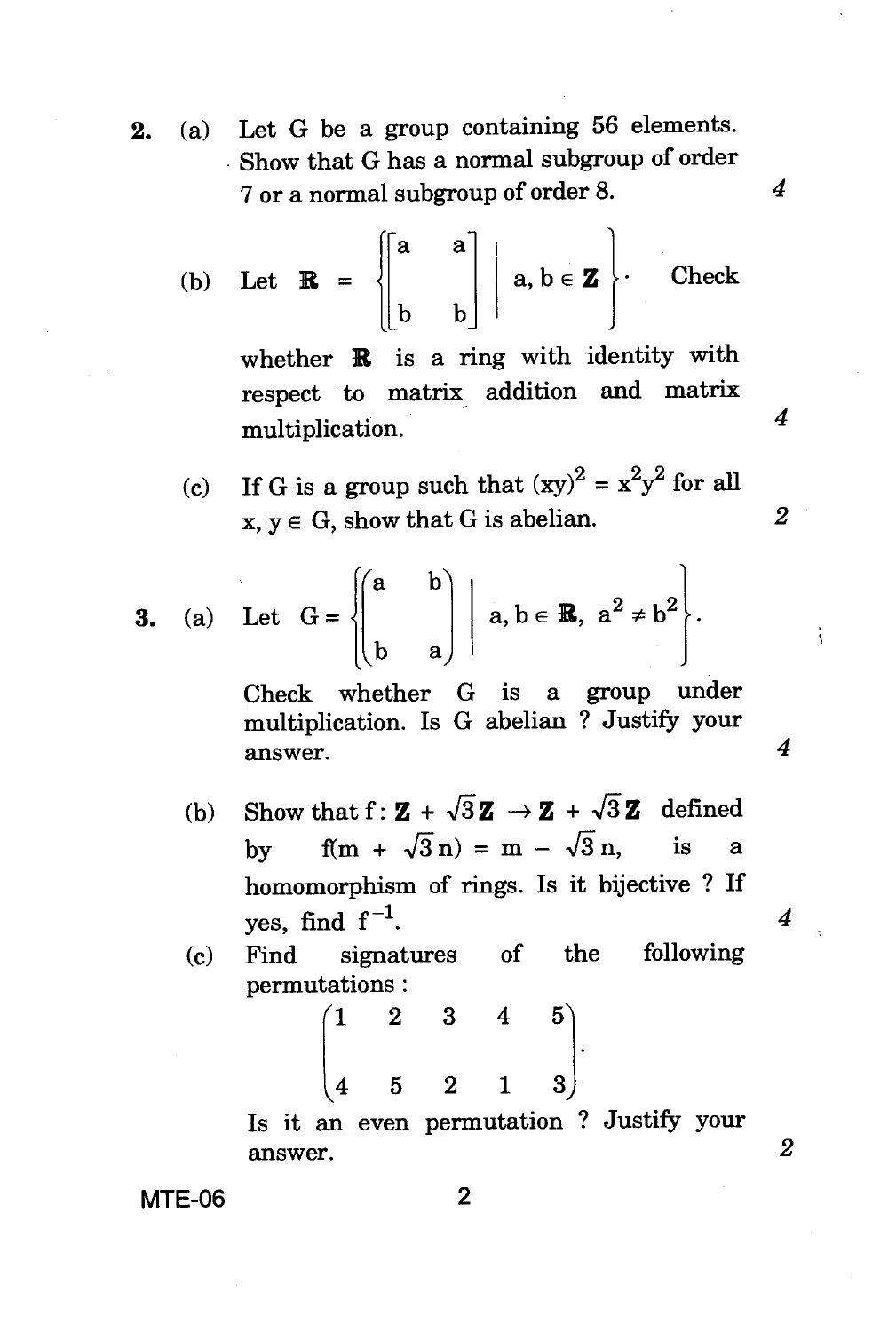- **4. (a) Find the orders of the following permutations : (i) (12)(34)** 
	- **(ii) (14)(34)**
	- (b) Check whether  $24x^3 + 18x^2 27x + 72$  is irreducible over **Q**[X]. Is it irreducible over **Z [X] ? Justify your answer. Is**   $Q[X]$  a field ? Justify  $(24x^3+18x^2-27x+72)$ **your answer.**
	- **(c) Let H and K be subgroups of a group G.**  Show that  $H \cup K$  is a subgroup of G if and only if  $H \subseteq K$  or  $K \subseteq H$ .
- **5.** (a) Let G be a group and let  $g \in G$ . Define an **operation**  $*$  **on** G by  $a * b = a g b$  for all  $a, b \in G$ . Prove that  $G$  is a group with **respect to \*.** 
	- (b) Let  $R = \{a + b\sqrt{-3} \mid a, b \in \mathbb{Z}\}$ . Find all the units of R. Check whether  $1 + \sqrt{-3}$  is **irreducible in R.**
- **6. (a) Let**

 $G =$  $\begin{bmatrix} a & b \end{bmatrix}$ **}**  $\texttt{a},\texttt{b},\texttt{c},\texttt{d}\in \textbf{R}\,,\ \ \texttt{ad}-\texttt{bc}>0\Big\}$ and  $H =$ {: **a b** c  $ad - bc = 1$ . Check

**whether His a subgroup of G. Is it normal in G**? 3

**MTE-06** 3 **P.T.O.** 

3

4

6

4

3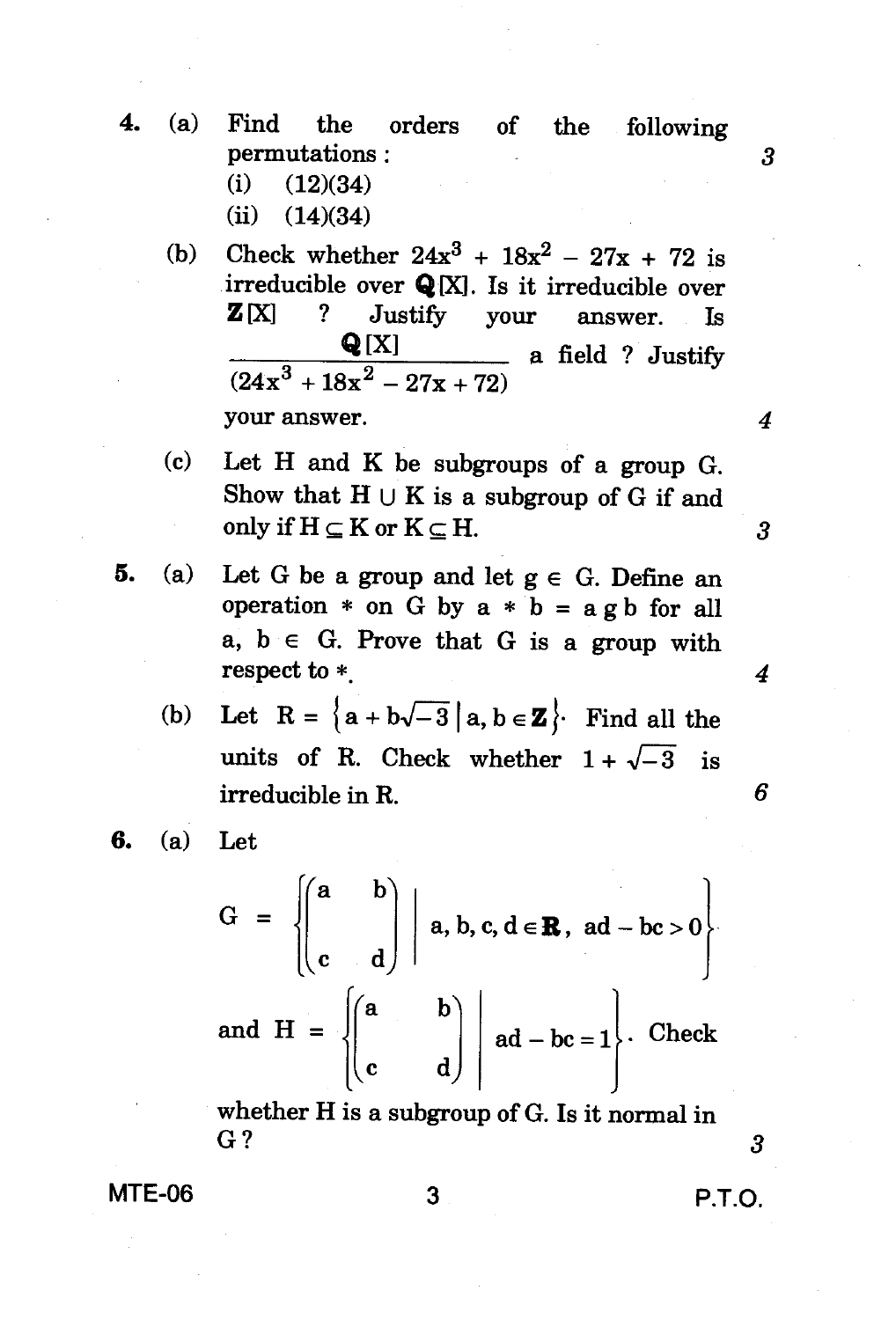- (b) Prove that a non-zero homomorphism f from a field F into a ring R is always injective.  $4$
- (c) Let R be an integral domain and let  $a \in R$ . Under what conditions on  $a_n$ , <a> = R ? Find all the  $a \in \mathbf{Z}_5$  such that  $\langle a \rangle = \mathbf{Z}_5$ .  $\beta$
- **7.** Which of the following statements are true ?<br> $2 \times 5 = 10$ Justify your answers.
	- (i) A polynomial of degree 3 in  $\mathbf{Z}_6[x]$  can have four roots in  $\mathbf{Z}_6$ .
	- (ii) A group of order 24 can have a subgroup of order 4 and index 8.
	- (iii) The set of all odd permutations in  $S_n$  is a subgroup of  $S_n$ .
	- (iv) Characteristic of a finite field containing  $2^3$ elements is 3.
	- (v) In a ring R if a,  $b \in R$  are such that  $a + b$  is a zero divisor, than both a and b are zero divisors.

**MTE-06 4**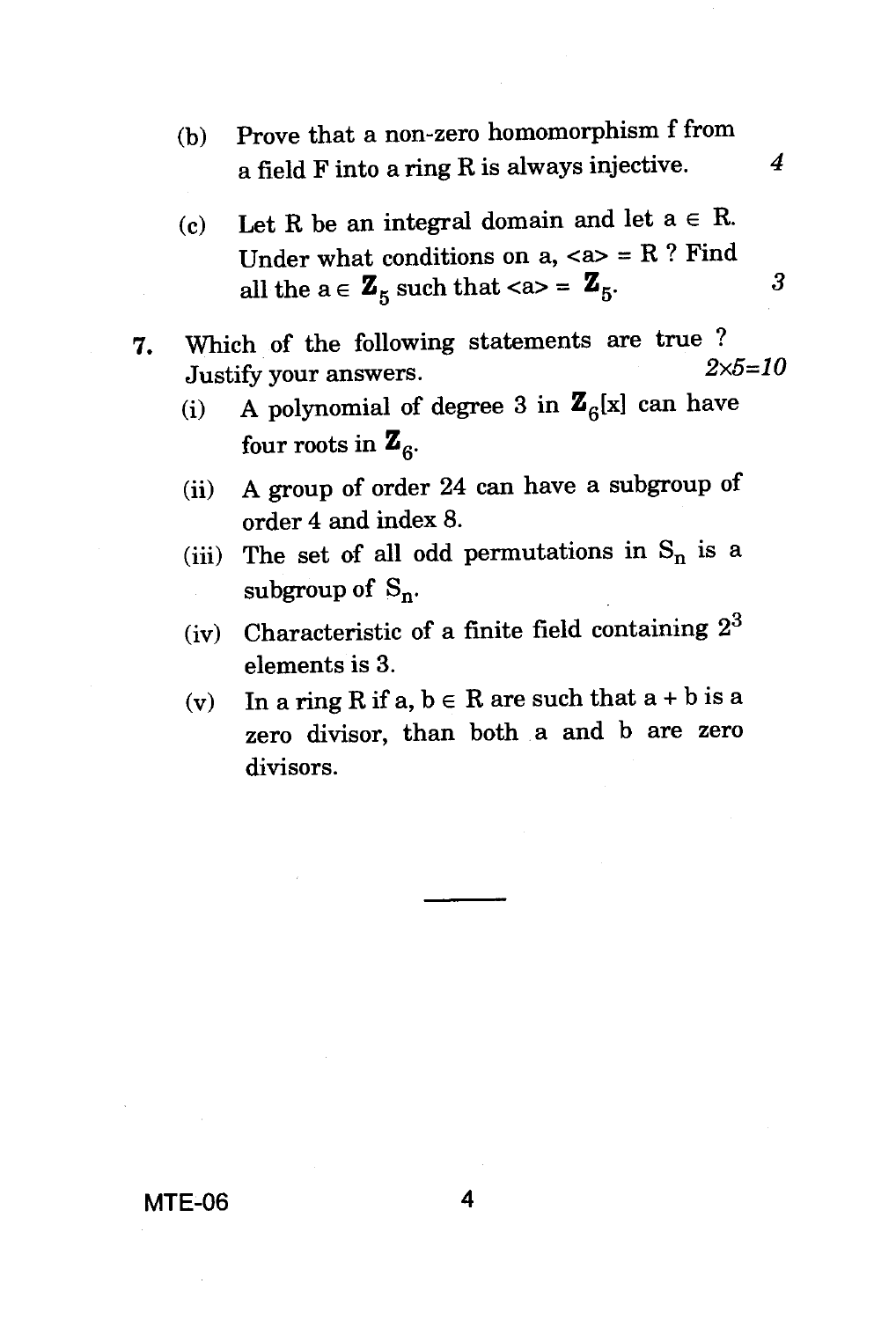एम.टी.ई.-06

स्नातक उपाधि कार्यकम सत्रांत परीक्षा

## जून, 2014

# ऐच्छिक पाठ्यक्रम : गणित

# एम.टी.ई.-06: अमूर्त बीजगणित

समय : २ घण्टे

अधिकतम अंक : 50 (कुल का : 70%)

- कुल पाँच प्रश्न कीजिए । प्रश्न सं. 7 करना अनिवार्य है । प्रश्न नोट: सं. 1 से 6 में से किन्हीं चार प्रश्नों के उत्तर दीजिए । कैलकुलेटरों का प्रयोग करने की अनुमति नहीं है ।
- (क) मान लीजिए R एक युक्लिडीय मानांकन d वाला 1. यूक्लिडीय प्रांत है। दिखाइए कि शून्येतर अवयव  $\mathbf{u} \in \mathbf{R}$ ,  $\mathbf{R} \not\exists \vec{t}$  एक मात्रक है, यदि और केवल यदि  $d(u) = d(1)$ .
	- (ख) मान लीजिए G एक परिमित समूह है और H, कोटि m का G का केवल उपसमूह है। सिद्ध कीजिए कि H, G का प्रसामान्य उपसमूह है।
	- (ग) मान लीजिए S परिमेय गुणांकों वाले सभी बहुपदों का समुच्चय है । S पर तुल्यता संबंध ~ इस प्रकार परिभाषित कीजिए:

 $p_1(x) \sim p_2(x)$  यदि  $p_1(x), p_2(x)$  को विभाजित करता हो ।

क्या संबंध ~ स्वतुल्य, सममित और संक्रामक है ? अपने उत्तर की पृष्टि कीजिए ।

**MTE-06** 

5

**P.T.O.** 

3

4

3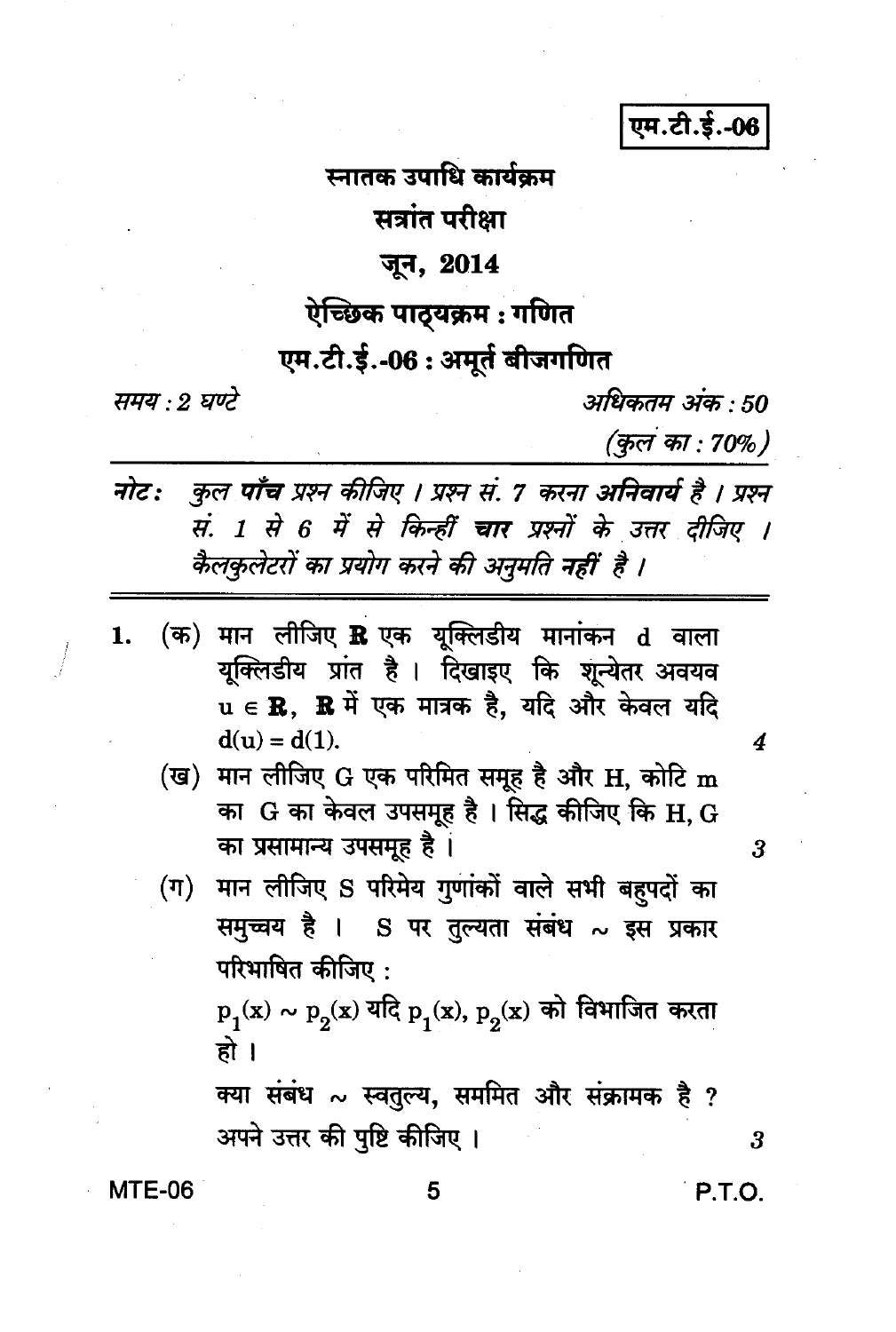(क) मान लीजिए G, 56 अवयवों वाला समूह है । दिखाइए  $2.$ कि G का कोटि 7 का प्रसामान्य उपसमूह है या कोटि 8 का प्रसामान्य उपसमूह है ।

$$
\textbf{(g)} \quad \text{iff} \quad \textbf{R} = \left\{\begin{bmatrix} a & a \\ b & b \end{bmatrix} \middle| \begin{array}{c} a, b \in \mathbf{Z} \\ \end{array}\right\}.
$$

कीजिए कि **R** आव्युह योग और आव्यूह गुणा के सापेक्ष तत्समकी वलय है या नहीं ।

- (ग) यदि G एक ऐसा समूह है जिसके सभी  $x, y \in G$  के लिए  $(xv)^2 = x^2v^2$  तब दिखाइए कि G आबेली है।
- (क) मान लीजिए 3.

$$
G = \begin{bmatrix} \begin{pmatrix} a & b \\ b & a \end{pmatrix} & \begin{pmatrix} a & b \end{pmatrix} & b \in \mathbb{R}, \ a^2 \neq b^2 \end{bmatrix}.
$$

जाँच कीजिए कि G गुणा के अधीन एक समूह है या नहीं । क्या G आबेली है ? अपने उत्तर की पृष्टि कीजिए ।

- (ख) दिखाइए कि फलन f: Z +  $\sqrt{3}$  Z  $\rightarrow$  Z +  $\sqrt{3}$  Z.  $f(m + \sqrt{3} n) = m - \sqrt{3} n$  द्वारा परिभाषित वलयों की समाकारिता है । क्या यह एकैकी आच्छादी है ? यदि है तो  $\rm f^{-1}$  ज्ञात कीजिए ।
- $(\eta)$  निम्नलिखित क्रमचय के चिह्नक ज्ञात कीजिए :

$$
\begin{pmatrix} 1 & 2 & 3 & 4 & 5 \ 4 & 5 & 2 & 1 & 3 \end{pmatrix}.
$$

क्या यह एक सम क्रमचय है ? अपने उत्तर की पुष्टि कीजिए ।

**MTE-06** 

6

4

 $\overline{4}$ 

 $\overline{2}$ 

4

4

 $\sum_{i=1}^{n}$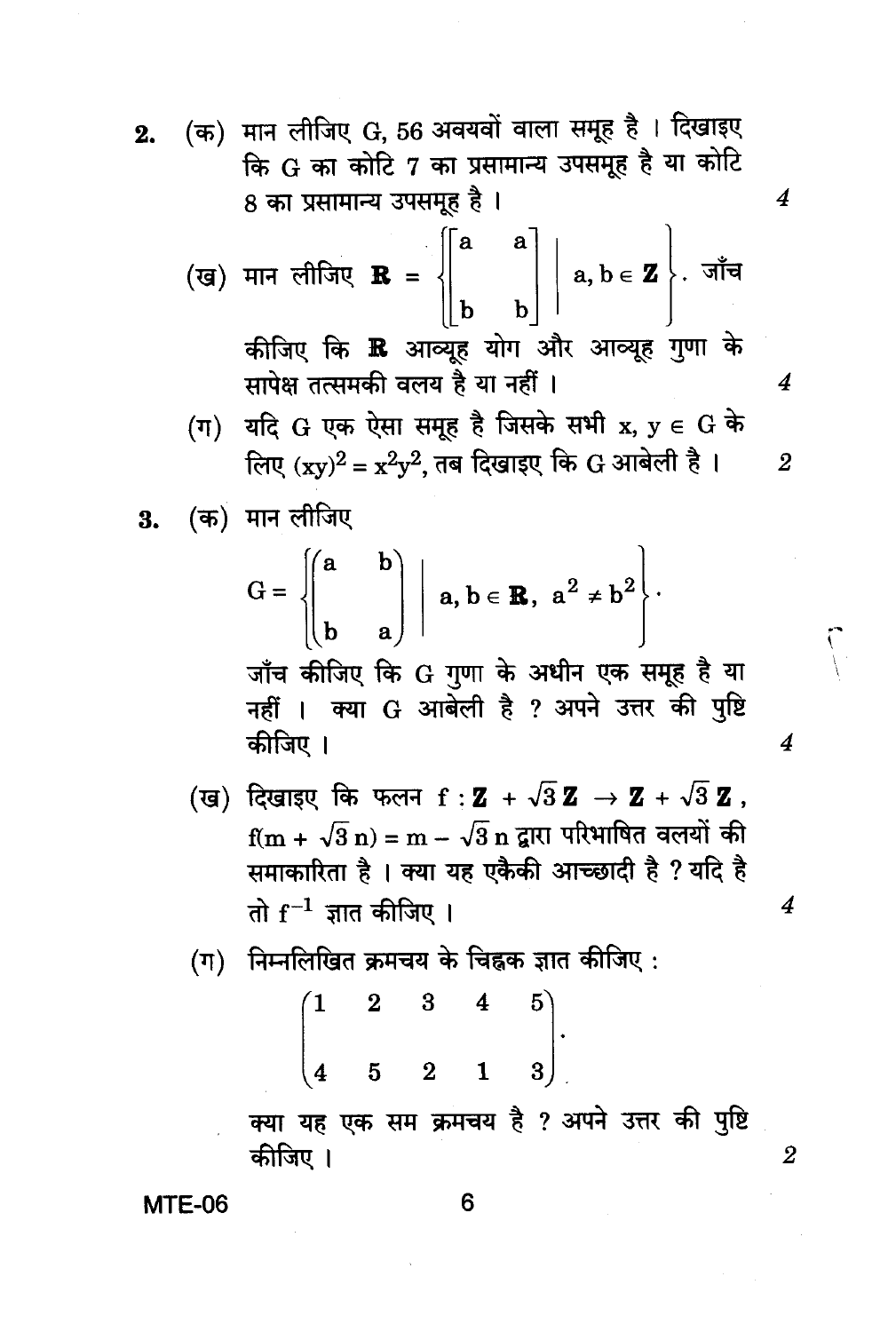- (क) निम्नलिखित क्रमचयों की कोटियाँ ज्ञात कीजिए: 4.
	- $(i)$  $(12)(34)$
	- $(ii)$  $(14)(34)$
	- (ख) जाँच कीजिए कि  $24x^3 + 18x^2 27x + 72$ , Q [X] पर अखंडनीय है या नहीं। क्या यह Z[X] पर अखंडनीय ? अपने उत्तर की पृष्टि कीजिए । ੜੇ ਜ क्या **Q** [X] एक क्षेत्र है ? अपने  $\frac{Q[X]}{(24x^3 + 18x^2 - 27x + 72)}$ उत्तर की पुष्टि कीजिए ।
	- (ग) मान लीजिए H और K समूह G के उपसमूह हैं । दिखाइए कि  $H \cup K$ ,  $G$  का उपसमूह है यदि और केवल यदि  $H \subset K$ या  $K \subset H$ .
- (क) मान लीजिए G एक समूह है और  $g \in G$ . सभी 5.  $a, b \in G$  के लिए  $a * b = a g b$  द्वारा  $G$  पर संक्रिया \* परिभाषित कीजिए । सिद्ध कीजिए कि \* के सापेक्ष G एक समूह है।
	- (ख) मान लीजिए R =  $\{a + b\sqrt{-3} | a, b \in \mathbf{Z}\}$  R के सभी मात्रक ज्ञात कीजिए । जाँच कीजिए कि R में  $1 + \sqrt{-3}$  अखंडनीय है या नहीं ।
- (क) मान लीजिए 6.

 $\int$ 

$$
G = \begin{cases} \begin{pmatrix} a & b \\ c & d \end{pmatrix} & a, b, c, d \in \mathbf{R}, \text{ ad } -bc > 0 \end{cases}
$$
  
3 $\begin{cases} \frac{a}{b} & b \\ c & d \end{cases} \begin{cases} \begin{pmatrix} a & b \\ ad - bc = 1 \end{pmatrix} & \frac{1}{b} \\ \frac{1}{c} & \frac{1}{c} \end{cases}$ 

में प्रसामान्य है ?

 $\overline{7}$ 

**MTE-06** 

**P.T.O.** 

 $\overline{3}$ 

 $\boldsymbol{3}$ 

4

6

 $\overline{\mathbf{4}}$